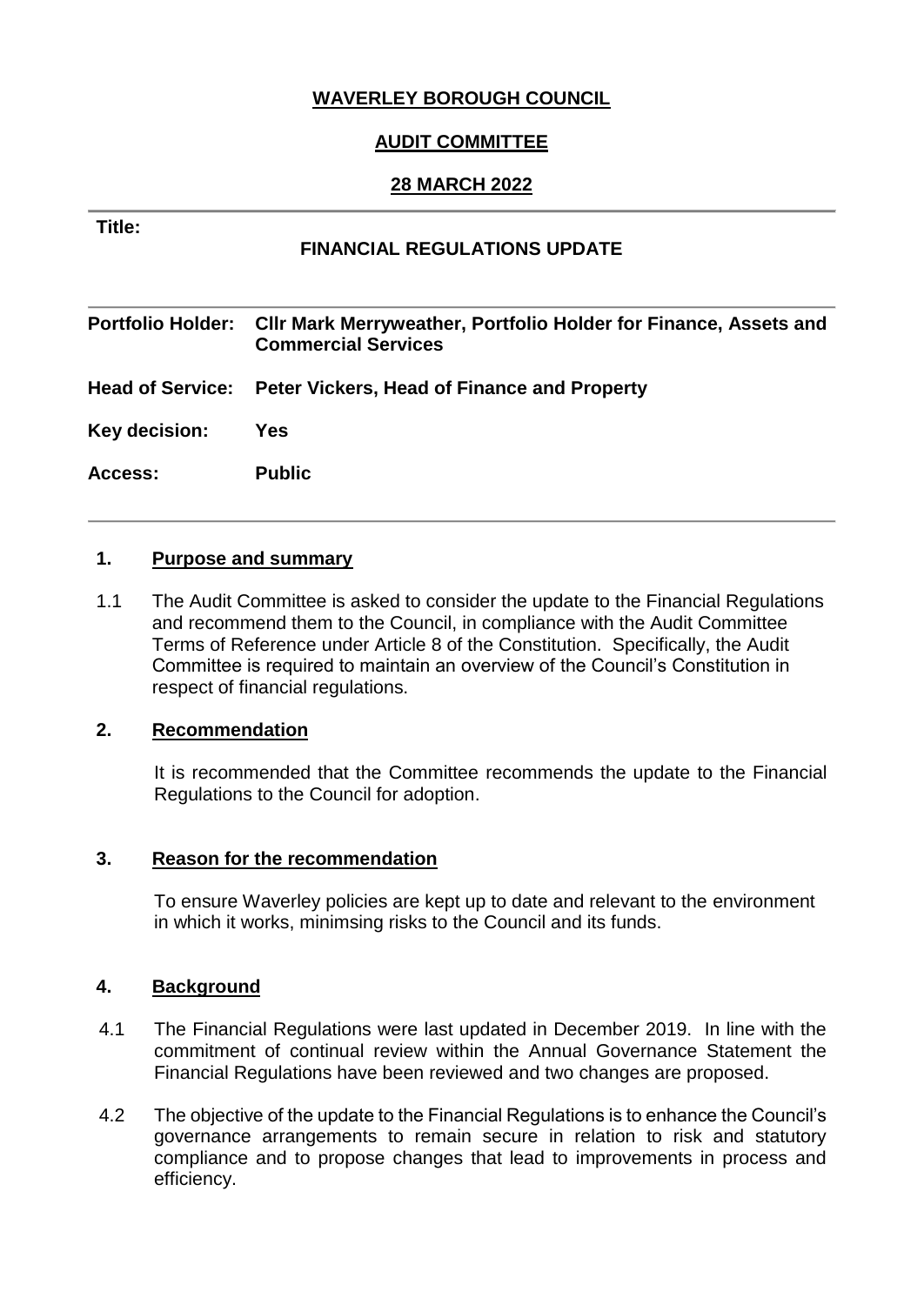- 4.3 The main updates relates to the following areas which are detailed in Annexe 1:
	- a) Explicit that the Deputy S151 has authority to act as the S151 (2.2)
	- b) Stricter control rgerading funding agreements and changes to funding agreements being agreed by S151 officer. (2.17)
	- c) Requirement for business case for capital bids (3.11)
	- d) Stricter controls on contractual disputes being reported to S151 (4.1)
	- e) Reference to IR35 rules in Contract Procurement Rules (4.12)
	- f) Control on how staff bank detail changes will only be accepted through the payroll system (5.8)
	- g) Clarification of External audit checking registers (16.1)

Other small clarifications in line with the original document have also been included in the draft to improve the document.

# **5. Relationship to the Corporate Strategy and Service Plan**

5.1 The Financial Regulations directly underpin the financial governance arrangements for the Council and affect the way services deliver on corporate priorities.

# **6. Implications of decision**

**6.1 Resource (Finance, procurement, staffing, IT)** There are no direct resource implications.

### **6.2 Risk management**

Reviewing the Councils policies will support management and mitigation of financial risk.

# **6.3 Legal**

*Reports should be sent to legal services for review at least 4 working days before the final agenda reports deadline.*

# **6.4 Equality, diversity and inclusion**

There are no direct equality, diversity or inclusion implications in this report. Equality impact assessments are carried out when necessary across the council to ensure service delivery meets the requirements of the Public Sector Equality Duty under the Equality Act 2010.

**6.5 Climate emergency declaration** n/a

# **7. Consultation and engagement**

- 7.1 None.
- **8. Other options considered**
- 8.1 None.